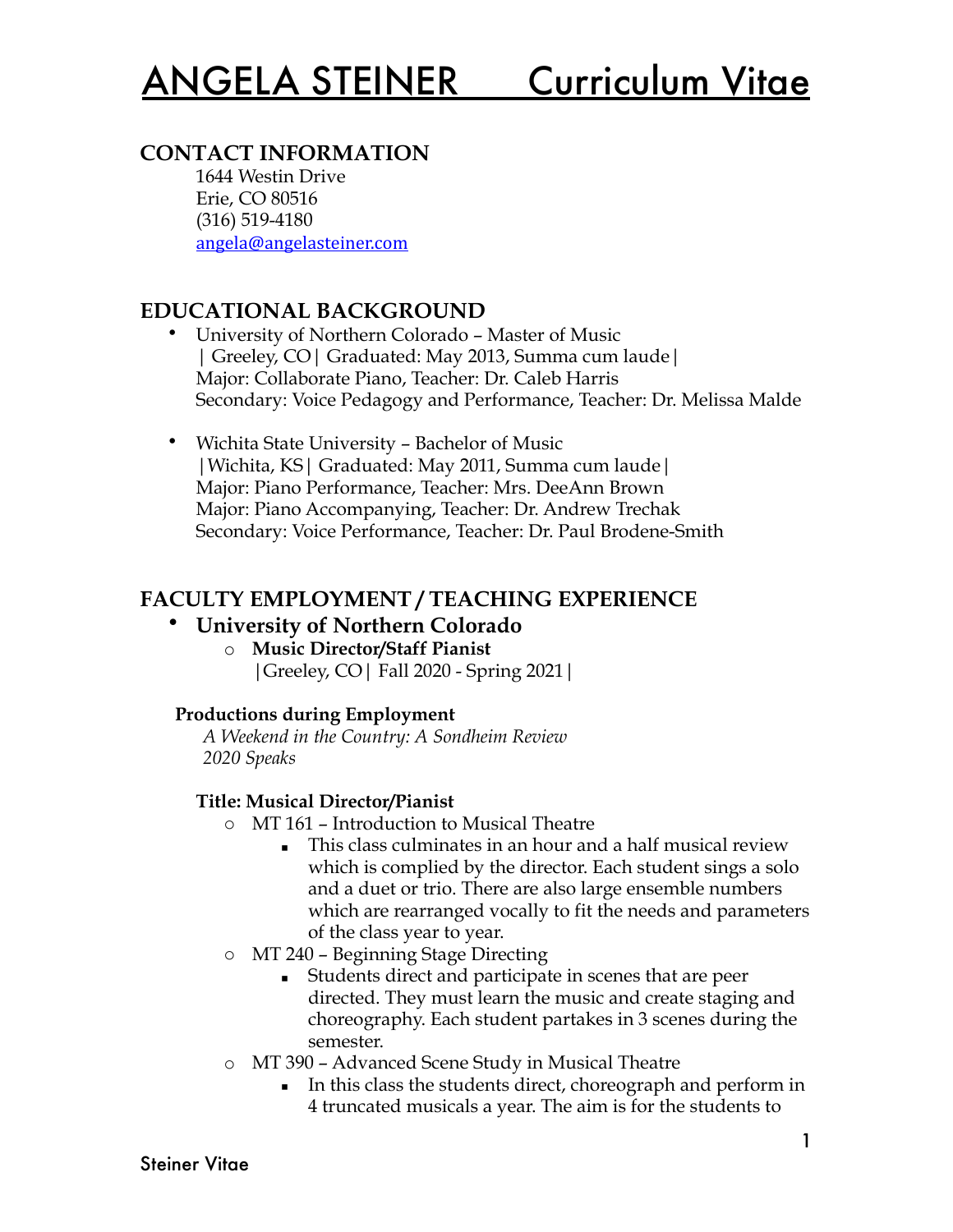thoroughly understand the creative process as well as delve into character development on an individual basis.

- $\blacksquare$  Spring 2020
	- Productions TBD:
- o MT 465 Musical Theatre New York Senior Showcase
	- **This class is the seniors' final preparation for their New York** Showcase. Here the show comes together and the aim is for the students to feel comfortable and confident in their finishing product as they delve into a competitive field.
- o MT 470 Senior Project in Musical Theatre
	- During this class, the students bring in copious amounts of music ranging in all styles to find the repertoire that will best represent them in their New York Showcase in the spring. The environment is one of constant development and growth as the students stretch their horizons to find the best theatrical fit.

#### **Title: Accompanist**

- o MT 350 Advanced Musical Theatre Voice Class, Fall Semester
	- This class is part one of two that focused on the students preparing and performing musical selections in various styles ranging from legit musical theatre to pop/rock. The aim of this course is to expand the students' audition book.
- o MT 351 Advanced Musical Theatre Voice Class, Spring Semester
	- This class is part two of two that focused on the students preparing and performing musical selections in various styles ranging from legit musical theatre to pop/rock. The aim of this course is to expand the students' audition book and round out any weaker areas of the students' repertoire.

## • **University of Northern Colorado**

o **Voice Teacher/Class Instructor/Music Director/Staff Pianist** |Greeley, CO| Fall 2015 - August 2017|

#### **Productions during Employment**

*Sunday in the Park with George The Who's Tommy Spring Awakening West Side Story* 

#### **Courses**

#### **Title: Instructor**

o MT 101– Sight-Singing and Ear Training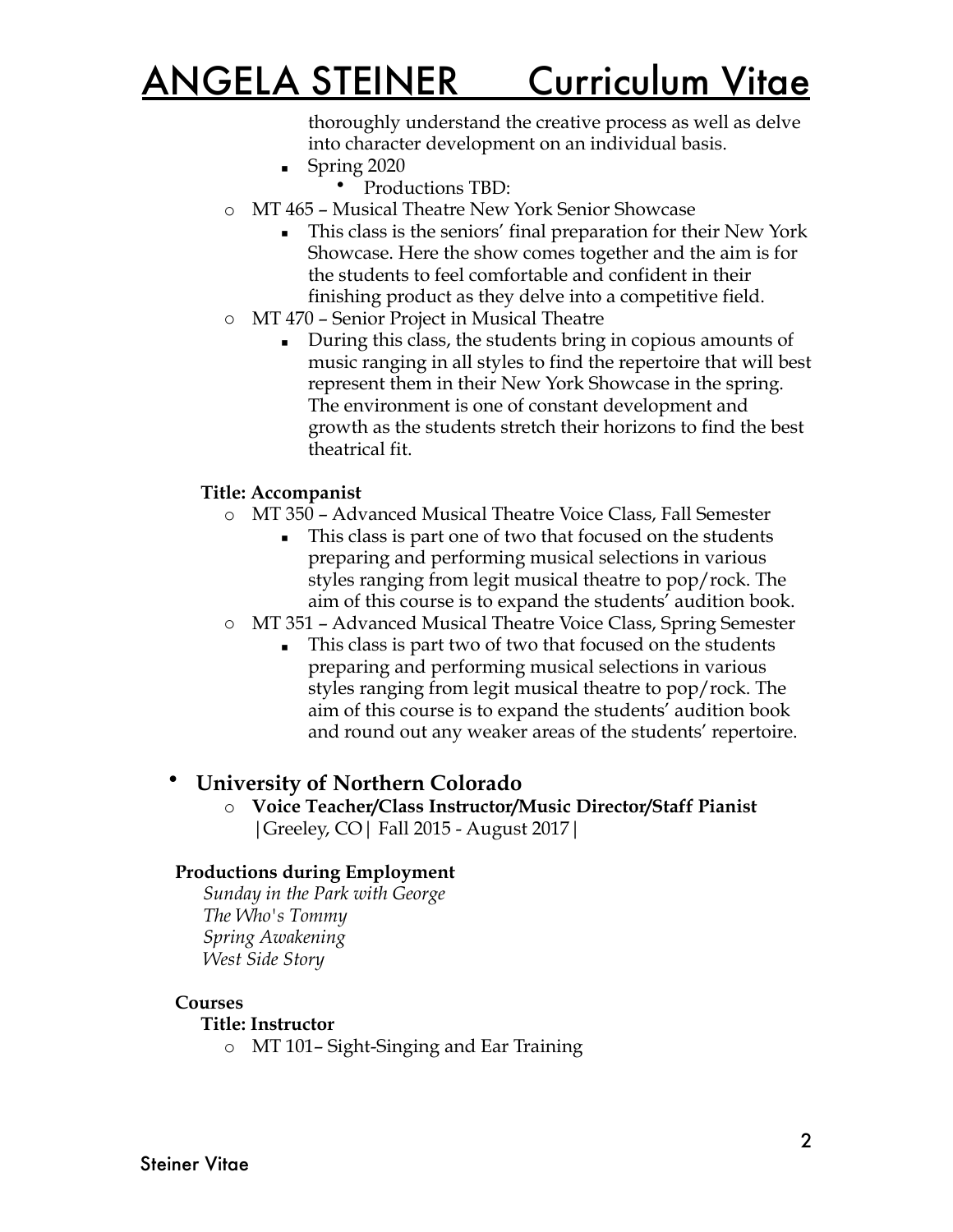- Students are taught basic ear training and sight-singing tools to guide them through auditions and speedy musical preparation
- o MT 160 Class Piano
	- Basic piano concepts are taught. Students learn how to play beginner chord progressions as well as teach themselves their own music and strategize basic accompanying patterns.
- o MT 169 Private Voice Lessons
	- Each student receives one private half an hour voice once a week. Early focus is on legit training and techniques that build the basis for other vocal styles such as belt and mix.
- o MT 250 Freshman Voice Class Fall Semester
	- Here the core concepts of singing are taught. Vocal anatomy and breath cultivation comprise the first half of the semester. The students explore the full facet of their voice in combination with the other elements of performing such as character development and integration with the orchestra.
- o MT 251 Freshman Voice Class Spring Semester
	- A performance based class, students sing 3 songs of different styles solo in front of their peers throughout the course of the semester. The class is structured for the students to provide constructive criticism to their classmates and go through the journey of exploration and discovery together

#### **Title: Musical Director/Pianist**

- o MT 161 Introduction to Musical Theatre
	- **This class culminates in an hour and a half musical review** which is complied by the director. Each student sings a solo and a duet or trio. There are also large ensemble numbers which are rearranged vocally to fit the needs and parameters of the class year to year.
- o MT 240 Beginning Stage Directing
	- Students direct and participate in scenes that are peer directed. They must learn the music and create staging and choreography. Each student partakes in 3 scenes during the semester.
- o MT 390 Advanced Scene Study in Musical Theatre
	- In this class the students direct, choreograph and perform in 4 truncated musicals a year. The aim is for the students to thoroughly understand the creative process as well as delve into character development on an individual basis.
	- Spring 2016
		- Productions: *John and Jen, Evita, Assassins, Heathers*
	- Spring 2017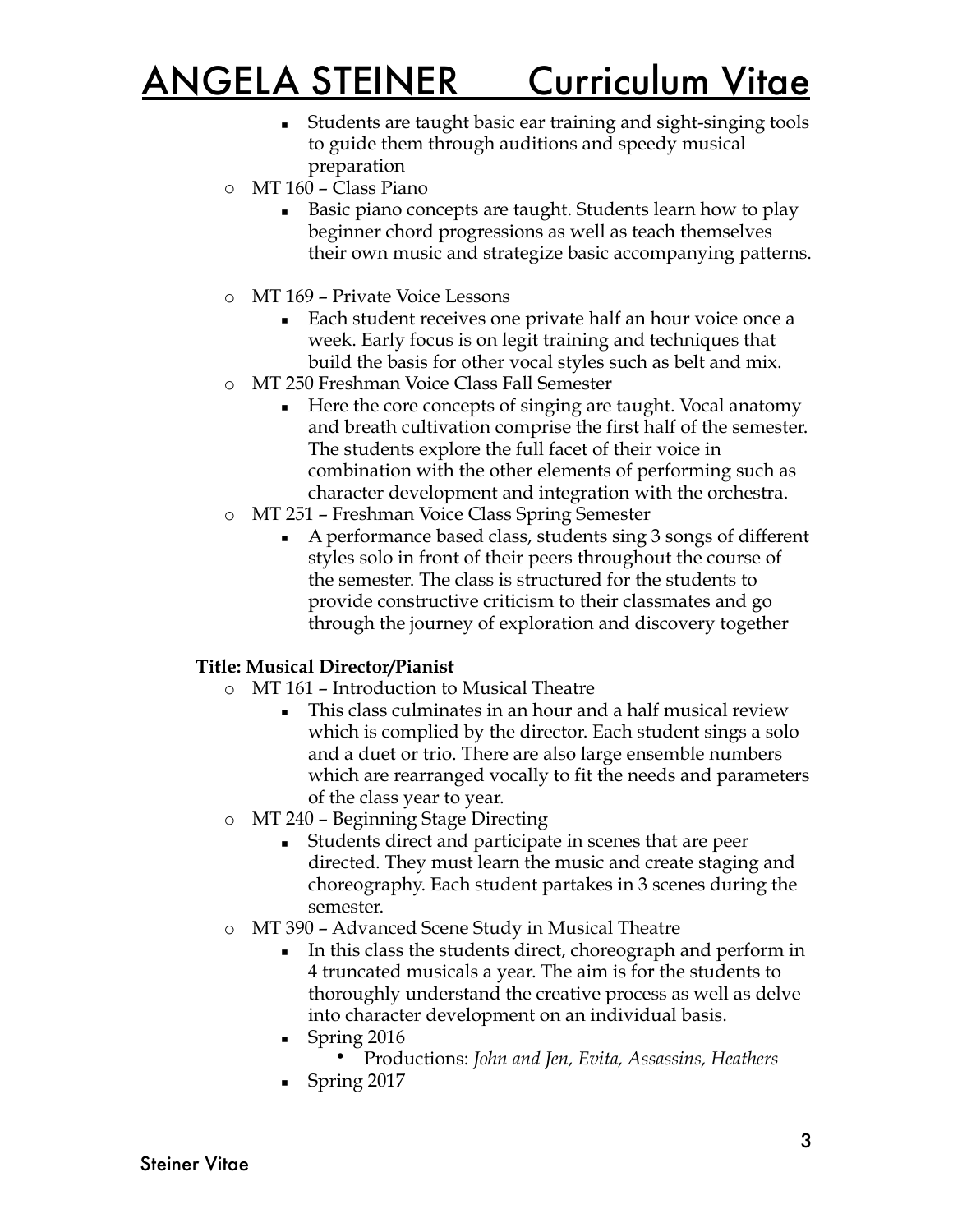- Productions: *Working, Into the Woods, A New Brain, Carrie*
- o MT 465 Musical Theatre New York Senior Showcase
	- **•** This class is the seniors' final preparation for their New York Showcase. Here the show comes together and the aim is for the students to feel comfortable and confident in their finishing product as they delve into a competitive field.
- o MT 470 Senior Project in Musical Theatre
	- During this class, the students bring in copious amounts of music ranging in all styles to find the repertoire that will best represent them in their New York Showcase in the spring. The environment is one of constant development and growth as the students stretch their horizons to find the best theatrical fit.

#### **Title: Accompanist**

- o MT 350 Advanced Musical Theatre Voice Class, Fall Semester
	- This class is part one of two that focused on the students preparing and performing musical selections in various styles ranging from legit musical theatre to pop/rock. The aim of this course is to expand the students' audition book.
- o MT 351 Advanced Musical Theatre Voice Class, Spring Semester
	- This class is part two of two that focused on the students preparing and performing musical selections in various styles ranging from legit musical theatre to pop/rock. The aim of this course is to expand the students' audition book and round out any weaker areas of the students' repertoire.

# • **Music Theater Department Pianist – University of Northern Colorado**

#### **|**Greeley, CO| Fall 2013 – May 2015|

Pianist for the upper level music theatre classes. Worked closely with students in developing strong musical selections in all genres and styles of music to further their musical and theatrical development. Held individual coaching sessions to promote healthy vocal techniques in tandem with sound acting choices and deliberate musical decisions. Music directed small productions and played piano for guest artists. Responsibilities included: playing piano for multiple styles of music, copious amounts of sight reading, coaching students on repertoire, and leading rehearsals.

#### **Courses:**

o MT 350 – Advanced Musical Theatre Voice Class, Fall Semester

■ This class is part one of two that focused on the students preparing and performing musical selections in various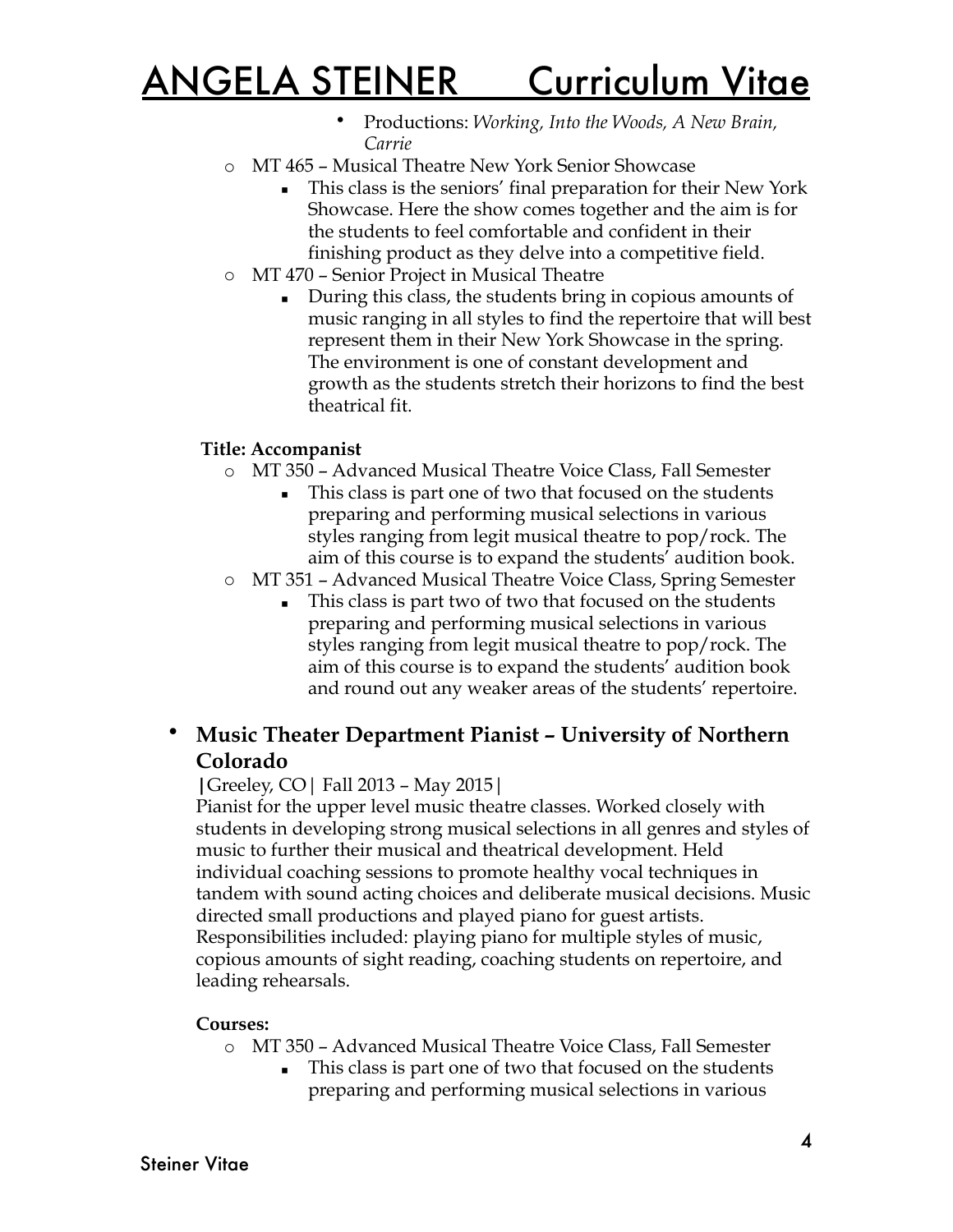styles ranging from legit musical theatre to pop/rock. The aim of this course is to expand the students' audition book.

- o MT 351 Advanced Musical Theatre Voice Class, Spring Semester
	- This class is part two of two that focused on the students preparing and performing musical selections in various styles ranging from legit musical theatre to pop/rock. The aim of this course is to expand the students' audition book and round out any weaker areas of the students' repertoire.
- o MT 390 Advanced Scene Study in Musical Theatre
	- In this class the students direct, choreograph and perform in 4 truncated musicals a year. The aim is for the students to thoroughly understand the creative process as well as delve into character development on an individual basis.
		- Spring 2014, 2015
		- Productions: *Jekyll and Hyde, Spelling Bee, The Wild Party (Lippa), The Drowsy Chaperone*
- o MT 465 Musical Theatre New York Senior Showcase
	- **This class is the seniors' final preparation for their New York** Showcase. Here the show comes together and the aim is for the students to feel comfortable and confident in their finishing product as they delve into a competitive field.
		- Spring
- o MT 470 Senior Project in Musical Theatre
	- During this class, the students bring in copious amounts of music ranging in all styles to find the repertoire that will best represent them in their New York Showcase in the spring. The environment is one of constant development and growth as the students stretch their horizons to find the best theatrical fit.

# • **Graduate Assistant – University of Northern Colorado**

|Greeley, CO| Fall 2011 – May 2013|

Musically coached and accompanied for multiple classes for the opera department. Responsibilities included: coaching different languages, leading musical rehearsals, sight reading a wide variety of music, accompanying staging rehearsals and playing for choral classes.

## • **Private Instructor – Voice and Piano**

|Wichita, KS and Northern Colorado| Fall 2009 – Present| Taught private lessons to multiple students in voice and piano. Focused on a classical base from which different styles could be learned. Musicality and understanding of the learning process being key components in the students' development.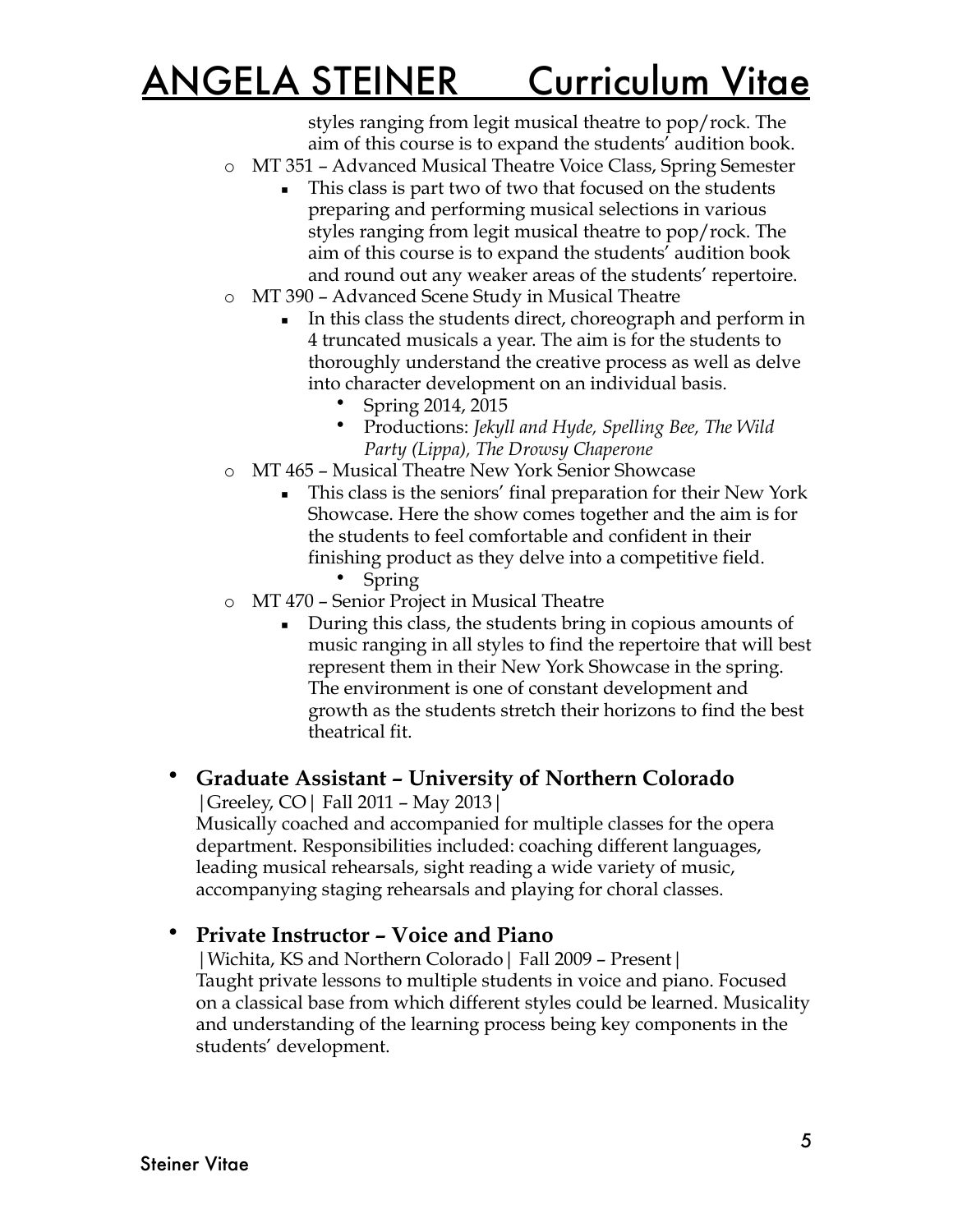### **THEATER EMPLOYMENT**

• **Alabama Shakespeare Festival**

|Montgomery, AL|October 2021 - December 2021|

Title: Music Director and Additional Arrangements

o Music Director and Piano Conductor for *Rodgers and Hammerstein's Cinderella.* Played rehearsals. Taught vocals. Vocal and instrumental arranging. Re-orchestrated score using Sibelius.

### • **The Old Globe**

|San Diego, CA|July 2021 - October 2021|

Title: Music Director, Conductor and Additional Arrangements

o Music Director and Piano Conductor for *Hair.* Played rehearsals. Taught vocals. Vocal and instrumental arranging using Finale

### • **Asolo Repertory Theatre**

|Sarasota, FL|

Title: Music Director, Conductor and Additional Arrangements

2022. Production: *Cabaret*. Taught music. Played rehearsals. Conducted show from piano and accordion. Wrote additional arrangements.

Title: Associate Music Director and Conductor

o 2019. Production: *Sweeney Todd.* Played rehearsals. Programmed Mainstage. Recreated piano vocal score in Sibelius.

## • **Denver Center for the Performing Arts**

| Denver, CO |

Title: Music Director and Conductor

- o 2022. Production: *Rattlesnake Kate.* Taught music. Created score in Sibelius. Helped craft show as a whole in workshops and preproduction. Wrote additional arrangements.
- Title: Music Director
	- o 2019. Production: *Twelfth Night.* Facilitated rehearsals.
	- o 2019. Production: *Indecent.* Facilitated rehearsals.
- Title: Associate Music Director and Conductor
	- o 2018. Assistant Music Director for *A Christmas Carol*. Taught vocals to children. Helped maintain musical integrity through the course of the run.
	- o 2018. Conducted orchestra for *Oklahoma.* Re-orchestrated instrumentation. Rehearsal pianist.
	- o 2018. Conducted pit for *The Who's Tommy*. Rehearsal pianist. Mainstage programming.

### • **Arvada Center for the Art and Humanities**

|Arvada, CO|

Title: Sub Music Director and Conductor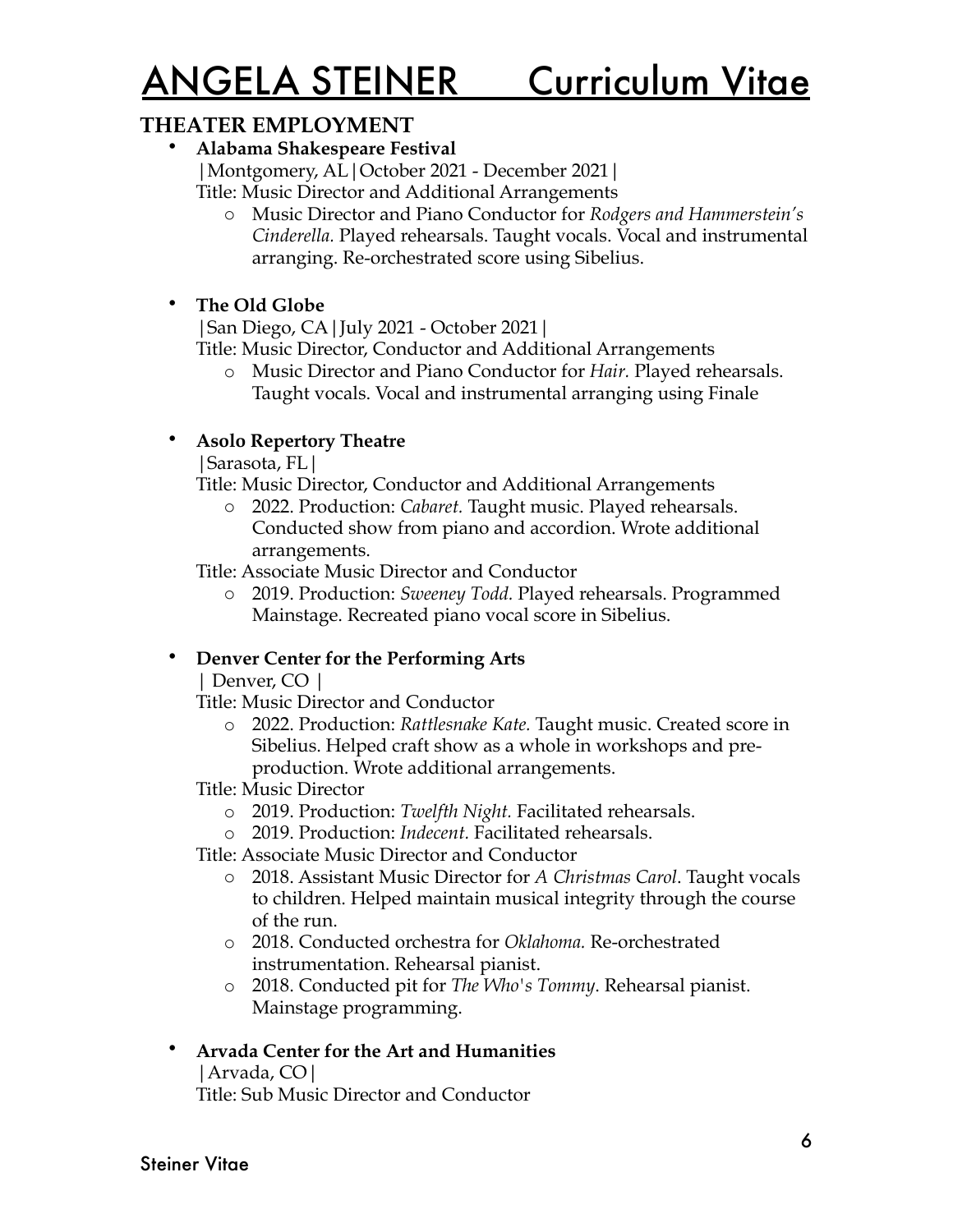o April 2022. Production: *Kinky Boots*

Title: Keys 2

o April 2021

- o One night "Best of Broadway Concert"
- o Arranged book. Programmed MainStage. Played during performance

### • **BETC (Butterfly Effect Theatre Company)**

**|**Broomfield, CO| April 2022 - May 2022| Title: Music Director

Helped develop music for new TYA show: *Amelia's Big Idea.* Taught music to cast. Created harmonies and new arrangements. Integrated a through musical line within the show.

#### • **Rocky Mountain Theater for Kids**

| Boulder, CO | January 2020 - March 2020 | Title: Music Director Taught all music to youth ages 12-17. Led warmups and activities. Facilitated rehearsals. Accompanied all performances.

#### **Production:**

*Little Shop of Horrors*

#### • **Magic Moments**

| Littleton, CO | January 2018 - March 2019 | Title: Music Director Work with a team to create a new musical that uses a cast of approximately 200 people, some of which have special needs. Rearrange approximately 40 traditional theater songs and pop songs. Create charts for an 8 person band and up to a 200 person cast. Teach songs to cast. Run band rehearsals. Perform in show.

#### • **Midtown Arts Center**

| Fort Collins, CO | September 2015 - present| Title: Pianist and/or Music Director

Played piano in the band for *Rock of Ages.* Ran Mainstage during the show and was on stage in costume. Played for intermittent pick-up rehearsals and some staging rehearsals.

Substitute pianist/music director for:

- o *A Christmas Story*
- o *Forbidden Broadway*
- o *Sister Act*
- o *Fun Home (MD)*

#### • **Longmont Theatre Company**

| Longmont, CO |August 2017 - present| Title: Pianist and/or Music Director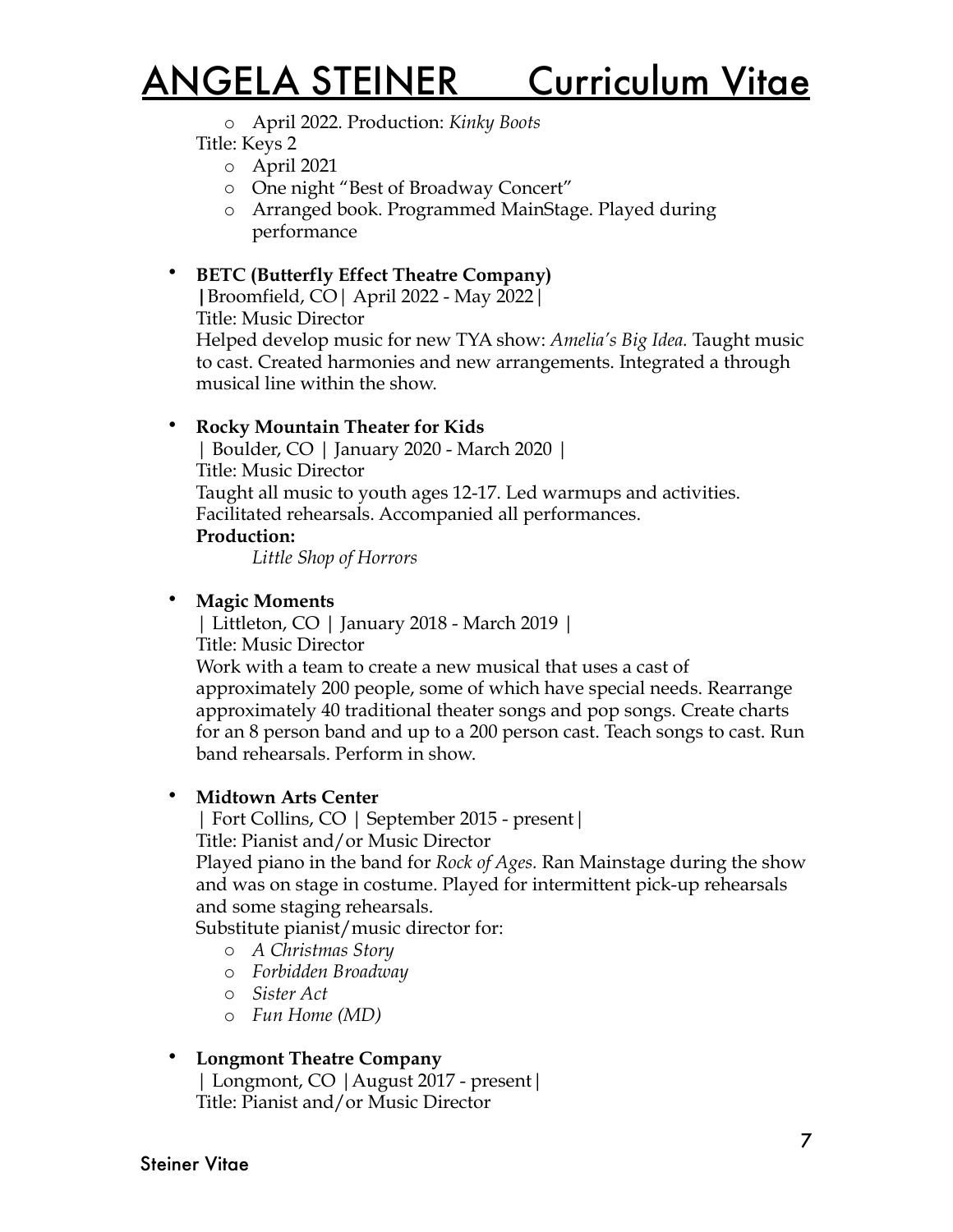#### Played piano for productions and aided in some rehearsals. Led band.

- o *Today, Tomorrow and Forever (asst. music director)*
- o *The Rocky Horror Picture Show*
- **Little Theater of the Rockies**

| Greeley, CO | July 2015 - July 2017, June 2021| Title: Musical Director

Lead musical rehearsals in which vocal parts are assigned and taught. Coach singers on vocal technique and stylistic development to fit the appropriate genre. Play for rehearsals. Assemble and rehearse pit orchestras. Orchestrate instrumental parts to fulfill the need of the show. Conduct performances. Play keyboard in the pit orchestra. Program keyboards using Mainstage. Play for auditions and help cast productions. **Productions:**

- o *The Best of Broadway*
- o *Aida*
- o *Gypsy*
- o *The Addam's Family*
- o *Baby*
- o *Simply Simone*
- o *Sister Act*

#### • **Candlelight Dinner Playhouse**

| Johnstown, CO| August 2013 – present|

Title: Musical Director/Substitute pianist

Lead musical rehearsals in which vocal parts are assigned and taught. Coach singers on vocal technique and stylistic development to fit the appropriate genre. Play for rehearsals. Assemble and rehearse pit orchestras. Orchestrate instrumental parts to fulfill the need of the show. Conduct performances. Play keyboard in the pit orchestra. Program keyboards. Play for auditions and help cast productions. Occasional subpianist after end of employment as musical director.

#### **Productions:**

- o *She Loves Me*
- o *Scrooge*
- o *9 to 5*
- o *Damn Yankees*
- o *Peter Pan*
- o *Seven Brides for Seven Brothers*
- o *Miracle on 34th Street*
- o *Hairspray*
- o *Singin' in the Rain*
- o *A Christmas Carol (Alan Menken)* 
	- *Substitute pianist*
- o *South Pacific*
	- *Substitute pianist*
- o *Evita*
	- *Substitute* 
		- *conductor*
	- *Substitute pianist*
- o *42nd Street*
- *Substitute pianist*
- o *The Slipper and the Rose* ■ *Substitute* 
	- *conductor/pianist*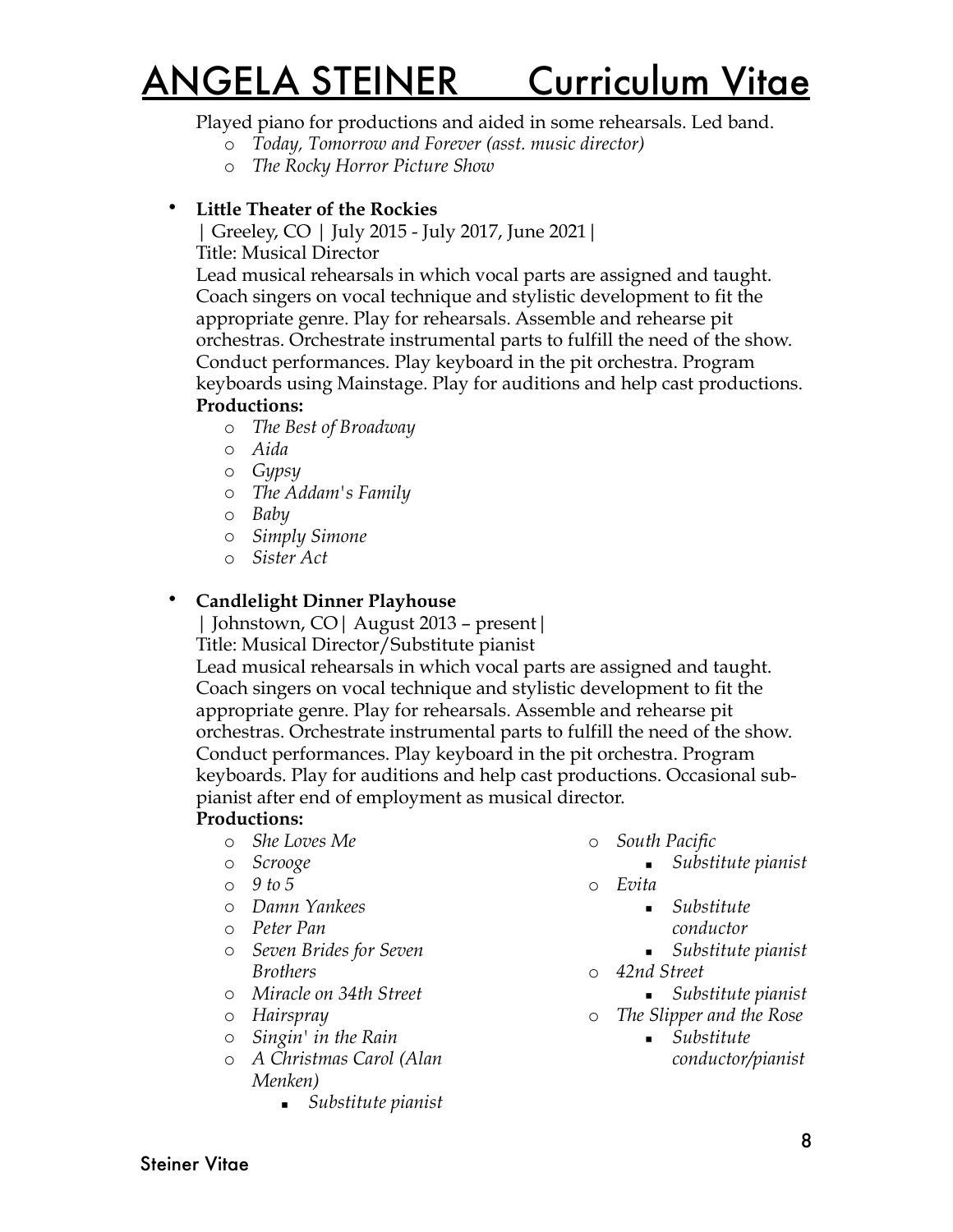### • **Colorado Springs Fine Arts Center**

|Colorado Springs, CO| Summer 2013| Title: Musical Director

Musically guided young adults, ages 12-18, through the rehearsal process of a full scale musical. A 5-week intensive camp. Led 30 minutes of vocal warm ups every day. Individually coached the performers to strengthen vocal technique and musicality. Played for rehearsals. Assembled and rehearsed the pit orchestra. Conducted the show. Played piano in the pit. **Production:** 

o *Pippin*

• **Theatre West**

|Scottsbluff, NE| Summer 2013| Title: Musical Director

Led musical rehearsals for *Spamalot* during their summer stock. Taught and arranged vocal parts. Vocally coached the singers. Assembled a pit orchestra. Programed keyboards. Conducted the pit. Played pit piano. **Production:**

o *Spamalot*

### • **University of Northern Colorado Theatre**

|Greeley, CO| Fall 2011 – Spring 2013|

Title: Rehearsal Pianist/Coach/Assistant Conductor/Graduate Assistant Led rehearsals for both operatic and musical theatre productions. Was responsible for vocal continuity and cleanliness. Coached diction in Italian and French. Taught vocal harmonies. Guided the actors through musical development in a theatrical context making sure the performers understood the character involvement and connection within the music. Played piano for rehearsals. Sang parts during rehearsals for missing actors. Conducted rehearsals when needed.

#### **Productions:**

- o *La Traviata* (Verdi)
- o *A Midsummer Nights Dream* (Britten)
- o *A Little Night Music* (Sondheim)
- o *Le Docteur Miracle* (Bizet)

### • **Opera Fayetteville**

|Fayetteville, AR| January 2012 and January 2013| Title: Coach/Rehearsal Pianist/Assistant Conductor Coached the vocalists. Led musical rehearsals. Played piano for all rehearsals. Conducted chorus rehearsals.

#### **Productions:**

- o *Dead Man Walking* (Heggie)
- o *Little Women* (Adamo)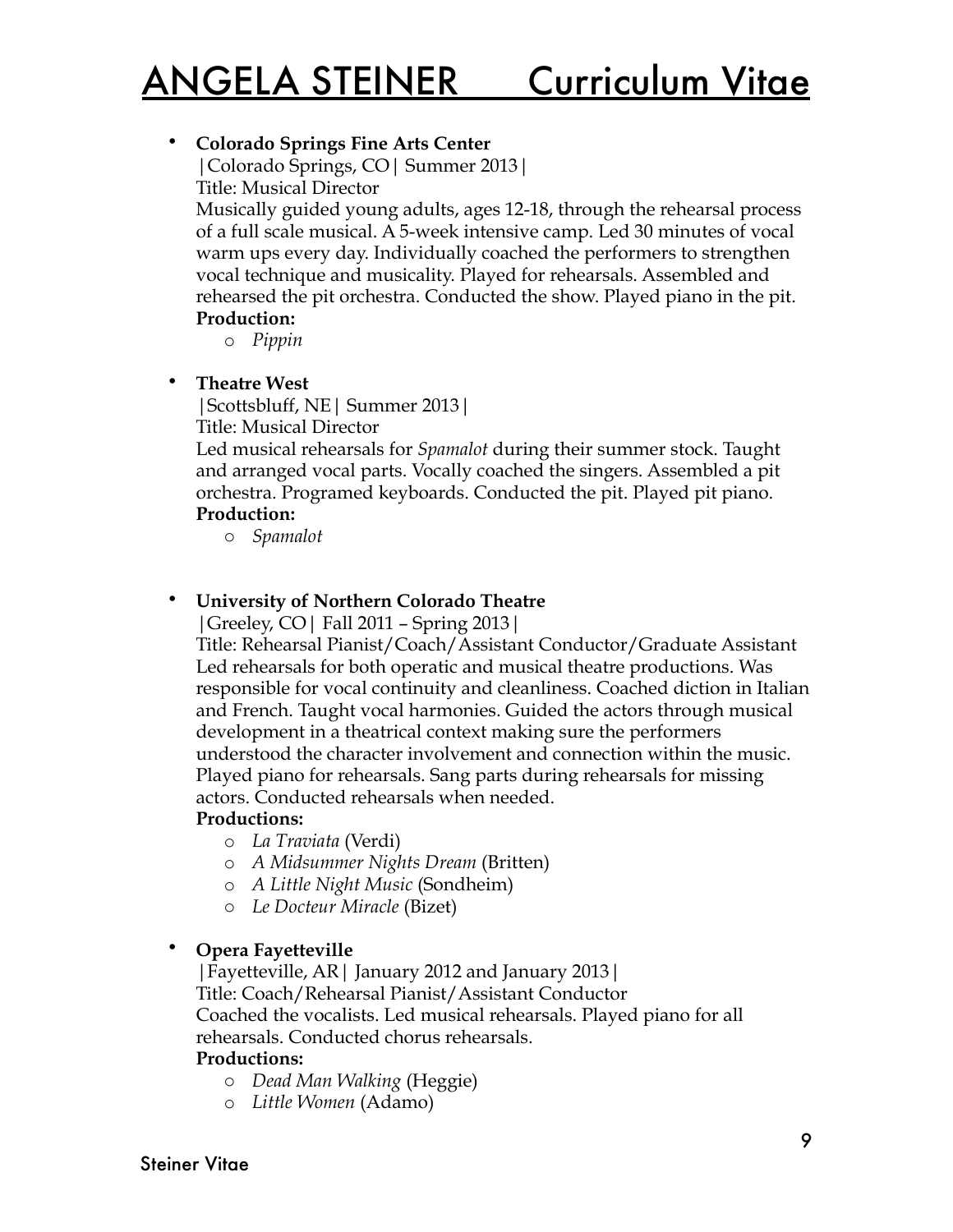#### • **Emerald City Opera**

|Steamboat Springs, CO| Summer 2011| Title: Coach/Rehearsal Pianist/Assistant Conductor Coached individual singers on material. Played piano for musical and staging rehearsals. Taught a children's chorus. Conducted rehearsals in the maestro's absence. Played piano in a chamber ensemble for the performances.

#### **Production:**

o *Hansel and Gretel* (Humperdinck)

#### • **Mosely Street Melodrama**

|Wichita, Ks| January 2008 – July 2011| Title: Music Director

Worked closely with the owner and producer to create unique melodramas and olios. Played and created incidental music to accompany the melodramas. Arranged a wide variety of music for the olios. Created harmonies, reinvented the accompaniments. Taught all vocal parts. Coached all the vocalists. Transposed. Played blues, country, rock, pop, jazz and classic musical theater. Performed 3 shows a week for 11 months of the year for 3 years.

#### **Productions:**

o Approximately 6 melodrama/olios a year

#### • **Crown Uptown Dinner Theatre**

|Wichita, KS||January 2011| Title: Rehearsal Pianist/Pit Pianist Rehearsal pianist for vocal and staging rehearsals. Played piano for all performances.

#### **Production:**

o *A Kosher Cabin Crisis*

#### • **Wichita Children's Theatre**

|Wichita, KS| 2004 – 2011|

Title: Music Director/Rehearsal Pianist

Taught all vocals. Coached all songs. Rearranged vocal lines. Created harmonies. Assembled jazz trios to accompany shows. Played piano in pit orchestras. Worked closely with children from the ages of 5 to 20. Helped children understand and develop love for theater and the respect needed to succeed. Taught incorporated music theory.

#### **Productions:**

- o *That 70's Music*
- o *The Fantasticks*
- o *Smokey Joe's Café*
- o *Bye Bye Birdie*
- o *The Best Christmas Pageant Ever*
- o *The World Goes Round*
- o *A Christmas Carol*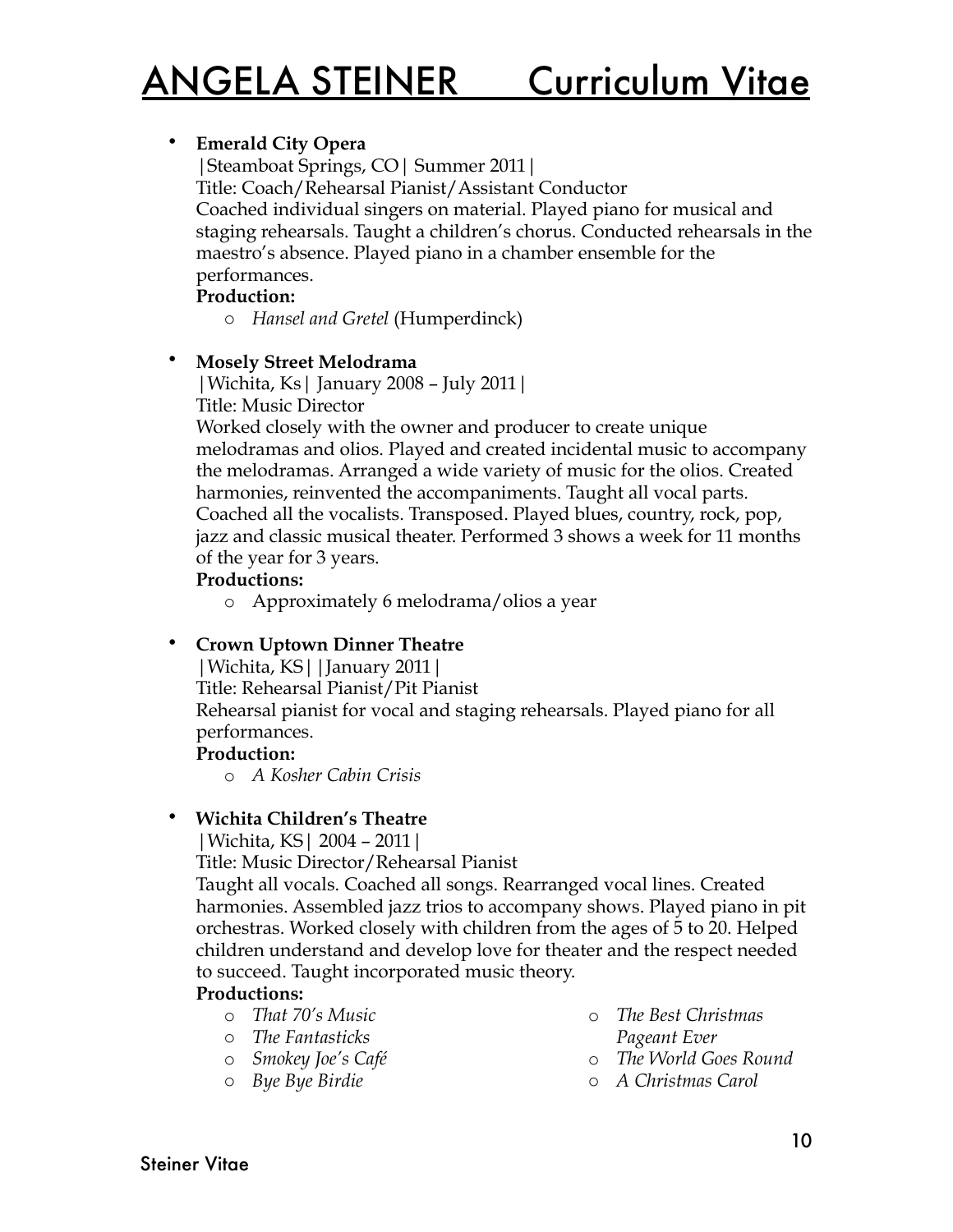#### • **Music Theatre for Young People**

|Wichita, KS| 2010 | Title: Rehearsal Pianist/Pit Pianist Played piano for all rehearsals. Helped coach singers when needed. Played piano in the pit. **Production:**

o *Thoroughly Modern Millie*

#### • **The Producers Club**

|New York, NY| January 2009|

Title: Coach/Rehearsal Pianist/Pit Pianist

Helped write and rehearse the show. Created vocal harmonies. Played piano for rehearsals. Sang, played piano and acted in the performances. **Production:**

o *Out of Oz* (Off-Broadway)

### • **Wichita Center for the Arts**

|Wichita, KS| Fall 2007|

Title: Coach/Rehearsal Pianist/Pit Pianist

Played piano for all rehearsals. Coached the singers. Used extended piano techniques in the show. Played piano for all performances.

#### **Production:**

o *Quilters*

# **Complete List of Shows**

(in alphabetical order)

| 42nd Street                        |
|------------------------------------|
| 9 to 5                             |
| The Addam's Family                 |
| A Christmas Carol                  |
| A Christmas Carol (Alan Menken)    |
| A Christmas Story (Pasek and Paul) |
| A Kosher Cabin Crisis              |
| A Little Night Music               |
| A Midsummer's Nights Dream (opera) |
| Aida                               |
| Baby                               |
| The Best Christmas Pageant Ever    |
| Bye Bye Birdie                     |
| Cabaret                            |
| Damn Yankees                       |
| Dead Man Walking                   |
| The Drowsy Chaperone               |
|                                    |

*Evita The Fantasticks Forbidden Broadway Fun Home Gypsy Hair! Hairspray Hansel and Gretel Indecent La Traviata Le Docteur Miracle Little Shop of Horrors Little Women (opera) Miracle of 34th Out of Oz Oklahoma Peter and the Starcatcher*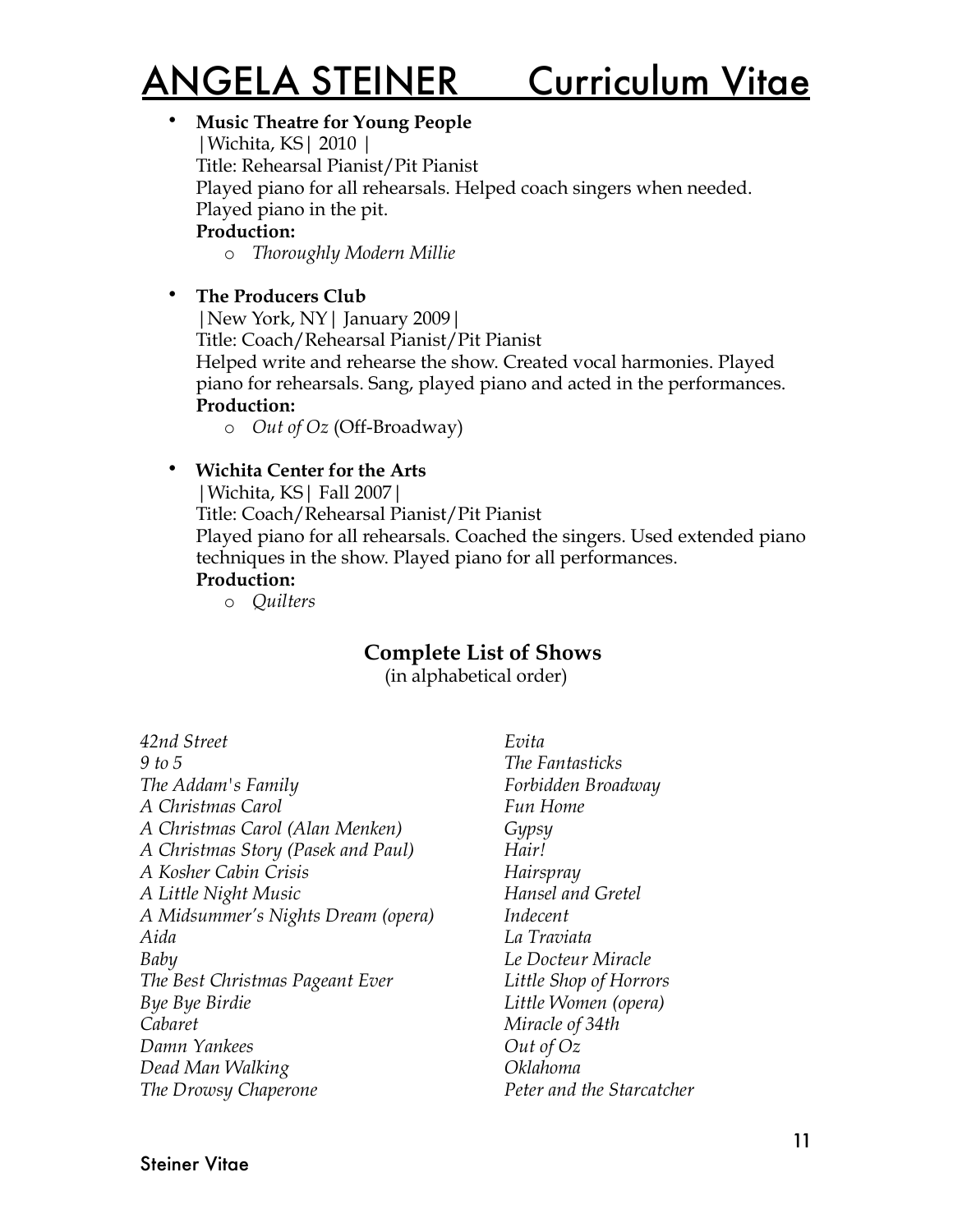*Peter Pan Pippin Quilters Rattlesnake Kate Rock of Ages Rocky Horror Picture Show Rodgers and Hammerstein's Cinderella Seven Brides for Seven Brothers Scrooge She Loves Me Simply Simone Singin' in the Rain Sister Act The Slipper and the Rose Smokey Joes' Café*

*Spamalot Spring Awakening South Pacific Sunday in the Park with George Sweeney Todd That 70's Music Thoroughly Modern Millie Today, Tomorrow and Forever (A Patsy Cline Review) Twelfth Night West Side Story The Who's Tommy The World Goes Round*

# **RELATED EXPERIENCE**

- **Open Jar Institute**
	- | New York City, NY | June 2018 |
		- o Audition pianist and audition coach for summer intensive program

### • **American Singer Music Theatre Intensive**

|Fort Collins, CO| July 2013|

- o Intern Pianist
	- Worked with Douglas Webser, Michael Cassara, Cynthia Vaughn, Wysandria Woosley and Yvonne Gonzales in helping inexperienced performers strengthen their acting and vocal development. Played piano for rehearsals and taught the ensemble music.

### • **Music Theatre of Wichita**

|Wichita, KS| 2006-2008|

- o Summer Administrative Assistant
	- Answered phones
	- Created labels and lanyards for specific productions
	- **EXECUTE:** General office work
- o Audition Pianist
- o Pianist for Festival of Broadway
	- Played in 2 rehearsals and then one performance for the city's largest annual festival

#### • **Freelance Classical Accompanist**

- o Accompanied for Wichita State University and the University of Northern Colorado
	- Played for singers and instrumentalists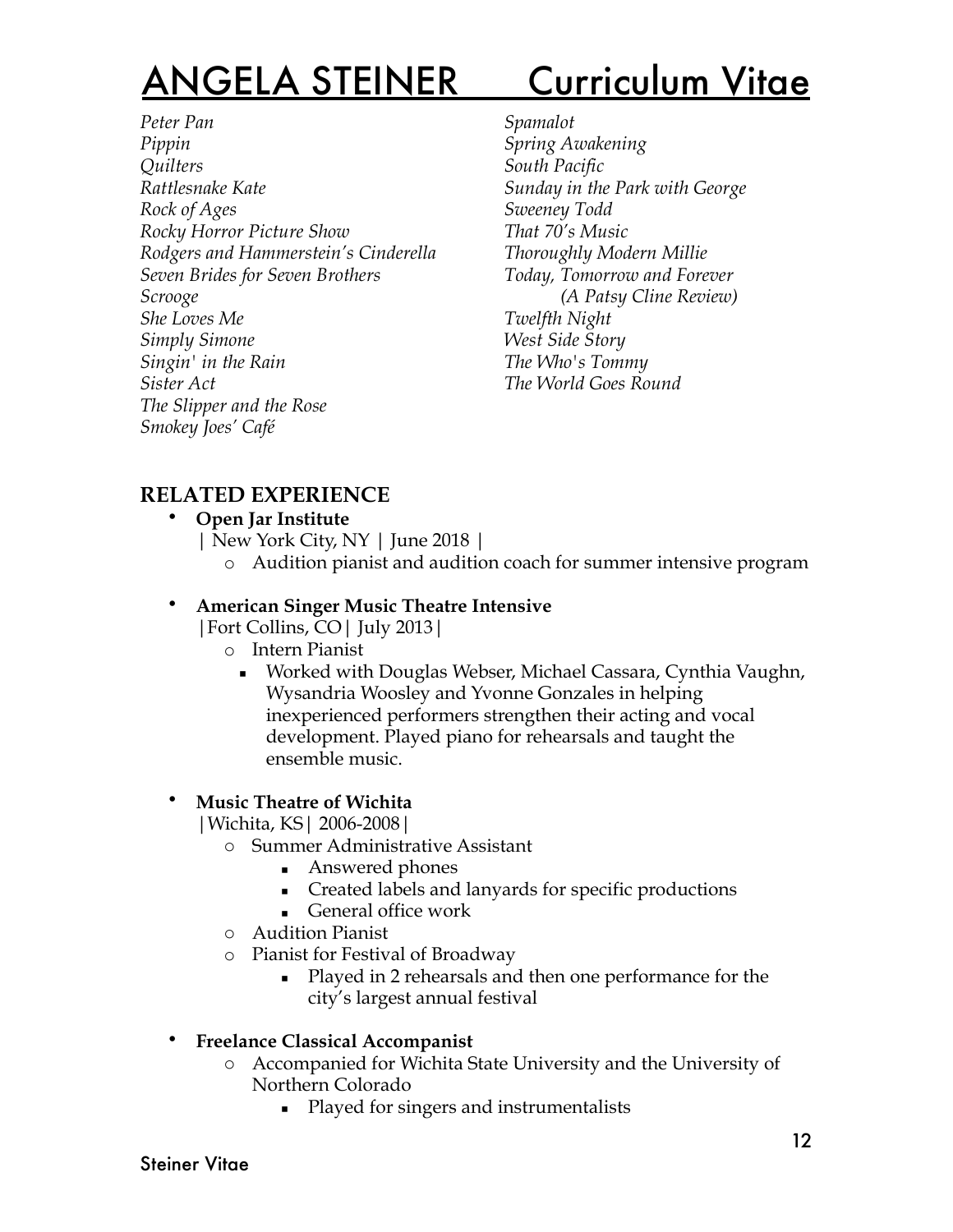- **Coached vocalists on technique and musicality**
- Styles ranging from early baroque to contemporary
- Classical and musical theater
- Choral accompanist

#### • **Church Musician**

- o First United Presbyterian Church
	- |Loveland, CO| September 2013 present|
		- Music director, choir director, pianist, organist, vocal soloist
- o Church of Christ Scientist Loveland |Loveland, CO| May 2012 – May 2013|
	- Organist, pianist
- o Woodland United Methodist Church
	- |Wichita, KS| 2009 2011|
		- Organist, pianist | Assistant music director/vocalist/pianist for contemporary service
- o St. Vincent De Paul's Catholic Church |Wichita, KS|2006-2011|
	- Pianist/vocalist for praise and worship mass
- o St. Anne's Catholic Church |Wichita, KS|1998 - 2009|
	- Interim director of choir | Spring 2006
	- Director of Hispanic choir | 2004 2007 |
	- Choral accompanist  $|2005 2009|$
	- Mass accompanist  $|1998 2009|$

## **QUALIFIED TO TEACH/DIRECT/COACH**

- Teach music theory courses
- Teach group piano lessons/classes
- Teach Applied Piano
- Teach Applied Voice
- Teach vocal theatrical classes
- Direct small vocal ensembles
- Direct choirs
- Coach Musical Theatre productions
- Coach Operatic productions

## **AWARDS AND HONORS**

- Full Tuition Music Scholarship | University of Northern Colorado | 2011-2013|
- Graduate Assistant Scholarship | University of Northern Colorado | 2011 – 2013|
- Partial Tuition Music Scholarship | Wichita State University | 2007-2011 |
- Honorable mention at the Colorado/Wyoming National Association of Teachers of Singing |Spring 2013|